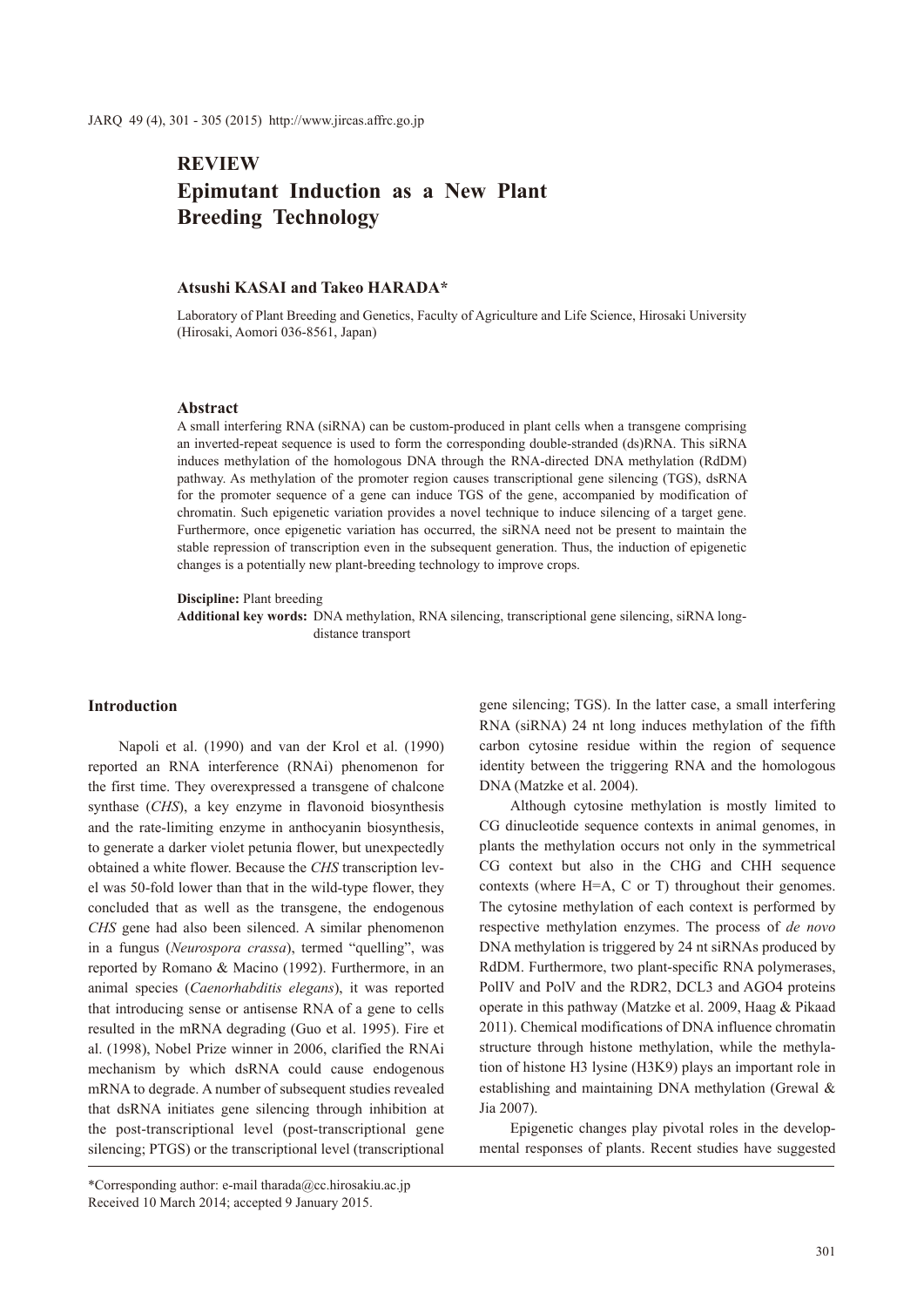that somaclonal variation (Strpid et al. 2013, Miguel & Marum 2011), heterosis (Chen 2013), sex determination (Martin et al. 2009) and graft hybrid (Wu et al. 2013) phenomena involve epigenetic changes. Therefore, heritable changes in phenotype are not only brought about by altered DNA base sequence but also by epigenetic changes. Consequently, when an siRNA produced artificially functions appropriately, gene expression can be suppressed by changes in the structure of chromatin without altering the DNA sequence. In this review, we briefly describe how epigenetic changes can be induced and discuss the relevant point of their application as a novel plant-breeding technique.

## **Transgene-induced epigenetic variation**

A better understanding of the general RNAi process mechanisms has prompted plant researchers to use RNAi technology to modify various traits in plants. Although the phenomenon of co-suppression was discovered in petunia plants (Napoli et al. 1990) into which a transgene-expressing sense RNA was introduced, it became evident that efficient production of dsRNA for a target gene is associated with efficient RNAi induction. While we can transform plants independently with constructs that produce sense and antisense RNA and then cross these sense and antisense plants to obtain progeny expressing both these RNAs and thus induce RNAi, a widely used method to produce dsRNA in plant cells involves transforming plants with a construct comprising an inverted-repeat (IR) sequence of the target gene.

Sijen et al. (2001) were the first to report transcriptional silencing of an endogenous gene in petunia, thus indicating that dsRNA-induced TGS of endogenous genes offers an additional approach for study of the gene function, particularly when analyzing gene family members with promoters that are more divergent than their coding regions. In maize, TGS technology has been used to identify functions and regulatory components unique to transcriptional gene control (Cigan et al. 2005). Okano et al. (2008) demonstrated in rice that siRNA rarely induces chromatin inactivation or changes in patterns of histone modification, particularly H3K9 methylation, within most genome regions.

In potato, the granule-bound starch synthase I (GBSSI) gene has been efficiently silenced by PTGS. However, although transformants obtained using antisense or invertedrepeat constructs show strong silencing of *GBSSI*, *GBSSI*  mRNA remained present (Kuipers et al. 1994, Heilersig et al. 2006a). To obtain a transformant with no *GBSSI* mRNA, TGS technology has been used, while to induce allele-specific silencing, TGS could also be a good approach, since the four classes of *GBSSI* alleles are highly homologous in the coding region but vary in their promoter sequences (van de Wal et al. 2001). A promoter sequence specific to the

three *GBSSI* alleles, but absent in one allele, was selected to design an allele-specific promoter inverted-repeat construct. Two other promoter inverted-repeat constructs targeting different regions of the *GBSSI* promoter were also made. The results obtained indicated that the silencing efficiency of the different promoter sequences varied. Maximal efficiency was induced with an inverted-repeat construct containing the full promoter sequence (Heilersig et al. 2006b).

## **Virus-induced epigenetic modification**

Virus-induced gene silencing (VIGS) is a technology that exploits an RNA-mediated antiviral defense mechanism, which plants possess intrinsically to cope with viruses (Covey et al. 1997). Infected plants can attenuate the replication of many plant viruses by RNA silencing via production of siRNA from the invading virus genome. In addition to the dsRNA produced from the replication intermediate of the virus RNA (Lu et al. 2003), dsRNA is also formed by intramolecular pairing of the virus RNA (Ruiz et al. 1998, Molnar et al. 2005). In both cases, the dsRNA is recognized by Dicer, resulting in the production of viral siRNA and leading to degradation of the corresponding viral mRNA. Therefore, with virus vectors carrying inserts derived from host genes, the process can be additionally targeted against the corresponding mRNAs of the gene. VIGS has been widely used in plants to analyze gene function (Burch-Smith et al. 2006). Therefore, VIGS avoids the inefficient and cumbersome process of genetic transformation, making it an ideal system for rapid and high-throughput functional characterization of genes. The potato virus X (PVX), tobacco rattle virus (TRV) and cucumber mosaic virus (CMV) have been frequently used to induce VIGS (Kanazawa et al. 2008, Senthil-Kumar and Mysore 2011).

Kanazawa et al. (2011) reported that TGS of an endogenous gene, *CHS*, can be induced by targeting dsRNA to the endogenous gene promoters in petunia using CMV as a vector. They also demonstrated that this system induced TGS for an endogenous tomato gene, *LeSPL-CNR*, which is related to the ripening phenomenon. Furthermore, the heritability of both TGS was revealed through manifestation of the DNA methylation status and histone modification. Because CMV is eliminated during meiosis, the transgene is not carried into the progeny. Accordingly, CMV-based epigenetic variation could be a useful tool for artificially modified DNA methylation of crop genomes.

However, VIGS has certain constraints as far as crop improvement is concerned. Most viruses infect a specific host, thus limiting their extensive application to non-host-range plants. Furthermore, although the viruses are eliminated during reproduction with the exception of seed-transmissible ones, the elimination technique is not applicable to plants that propagate vegetatively, such as most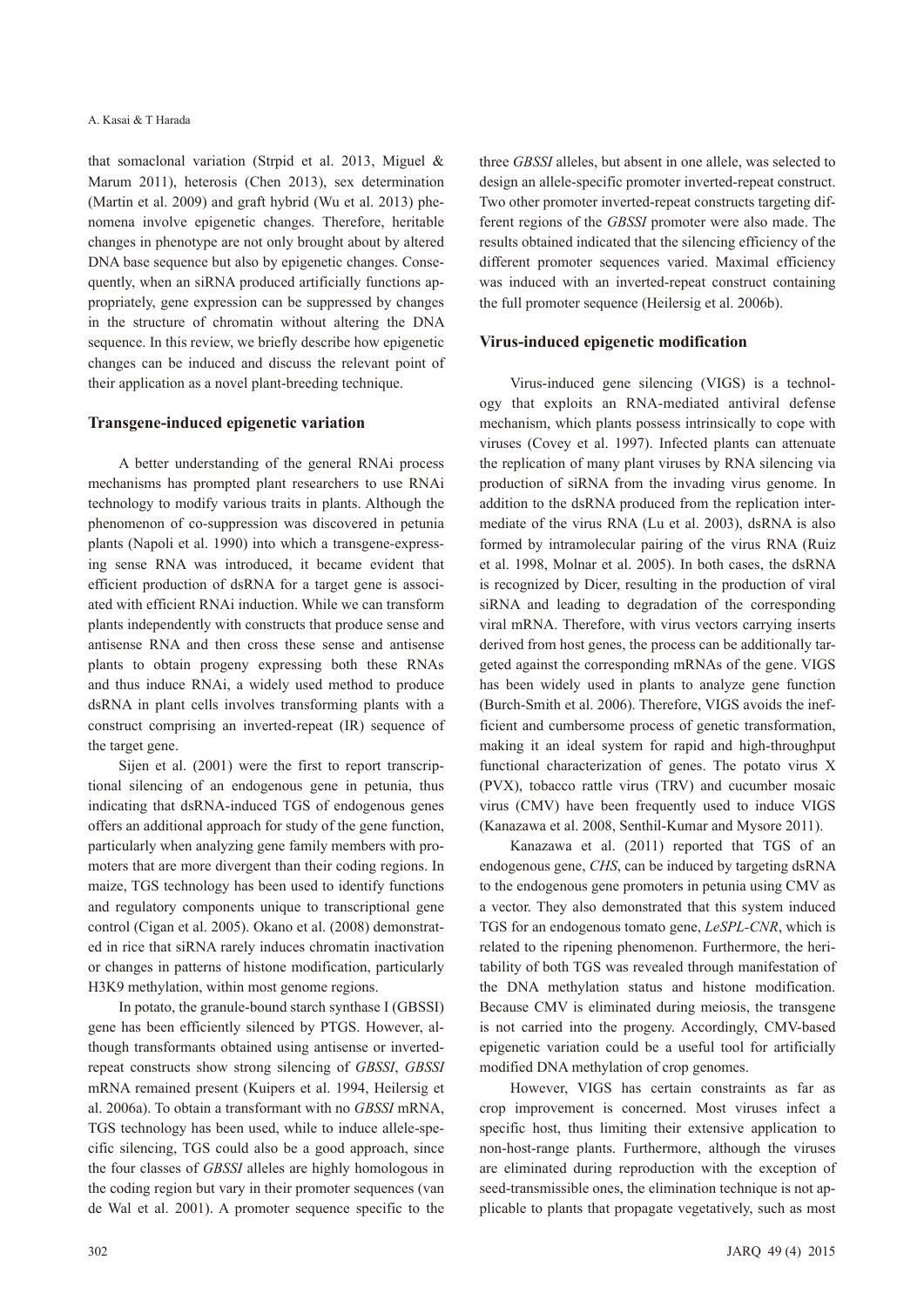fruit trees and some flowers and vegetables. Finally, there is a risk of potential generation of new infectious viruses through recombination and mutation generated by errors during replication of the genome (Allison et al. 1990). This underlines the need to derive a method other than VIGS for TGS when breeding horticultural crops.

## **Epimutant induction by grafting**

PTGS signals such as siRNA can be delivered over extended distances through the sieve tube (Mourrain et al. 2007), usually from source to sink, following the direction of phloem flow (Tournier et al. 2006). Short-distance spreading of PTGS signals via plasmodesmata is limited to within 10-15 cells (Himber et al. 2003) unless the target transcript works as a template for RNA-dependent RNA polymerase 6 (RDR6), in which case the PTGS can spread through the entire plant by transitivity (Brosnan et al. 2007).

Although it has been considered that the TGS triggered by transgene-derived siRNA is not graft-transmissible (Mlotshwa et al. 2002, Mourrain et al. 2007), Molnar et al. (2010) demonstrated that transgene-derived siRNA moved across the graft union using an *Arabidopsis* mutant in which siRNA biogenesis was blocked. They provided evidence that a 24-nucleotide mobile siRNA from an endogenous gene could direct epigenetic DNA methylation in the genome of the recipient cells. Since the mobile signal is the siRNA itself, grafting transmission of PTGS and TGS can be unified as the transmission of the siRNA with a different target (the coding region for PTGS and the promoter for TGS).

Bai et al. (2011) successfully achieved TGS of the 35S:GFP (Green Fluorescent Protein) locus in a *Nicotiana benthamiana* transgenic line in the scion using siRNAs derived from the hairpin RNA of the 35S promoter sequence in the rootstock. In this case, the hairpin mRNA was con-

trolled by a companion cell-specific promoter, the CoYMV (commelina yellow mottle virus) promoter, to increase the potential level of siRNA in the phloem (Matsuda et al. 2002). When the scion shoot was grafted onto the stock, the newly developed leaves exhibited GFP loss around the veins. The success of TGS was confirmed by the presence of minimal *GFP* transcript and a high level of methylation of the target region. Conversely, when reverse grafting of the siRNA donor as the scion onto 35S-GFP rootstock was performed, *GFP* silencing was clearly evident in the root, particularly lateral roots, including the root apical meristem, while no TGS of the parental root apical meristem was observed. The difference of TGS between the two meristems was considered attributable to the fact that lateral roots in angiosperms are initiated from the cells of the pericycle, which is bound to phloem cells (Lloret & Casero 2002, Smet 2011). Therefore, lateral roots originate endogenously from tissues lying inside the parent root and the founder cells that undergo TGS become the lateral root primordium, which eventually form a TGS lateral root. Complete silencing in lateral roots means the TGS plant can be regenerated through the tissue culture. Some fruit trees or shrubs can readily form adventitious shoots (root sucker) from the root. Moreover, a plant that has acquired the ability to transmit siRNA could be grafted onto appropriate cultivars as stock or scion provided there is mutual grafting compatibility and transmission of the siRNA would consequently induce TGS in the graft partners, suggesting that several cultivars could be improved using a single transgenic plant.

## **Perspective**

Epigenetic mutation can be applied as a new technology for crop breeding (Fig. 1). However, to use the epigenetic changes for crop improvement, their maintenance is crucial.



**Fig. 1. Schematic presentation of epimutant plant production by grafting between siRNA donor scion and the siRNA recipient stock. 1, Production of siRNA from transgene in scion. 2, Transportation of siRNA from scion to the stock plant, which targets improvement. 3, Induction of TGS in lateral roots. 4, Production of the regenerated plant from the TGS lateral roots, resulting acquisition of the TGS plants.**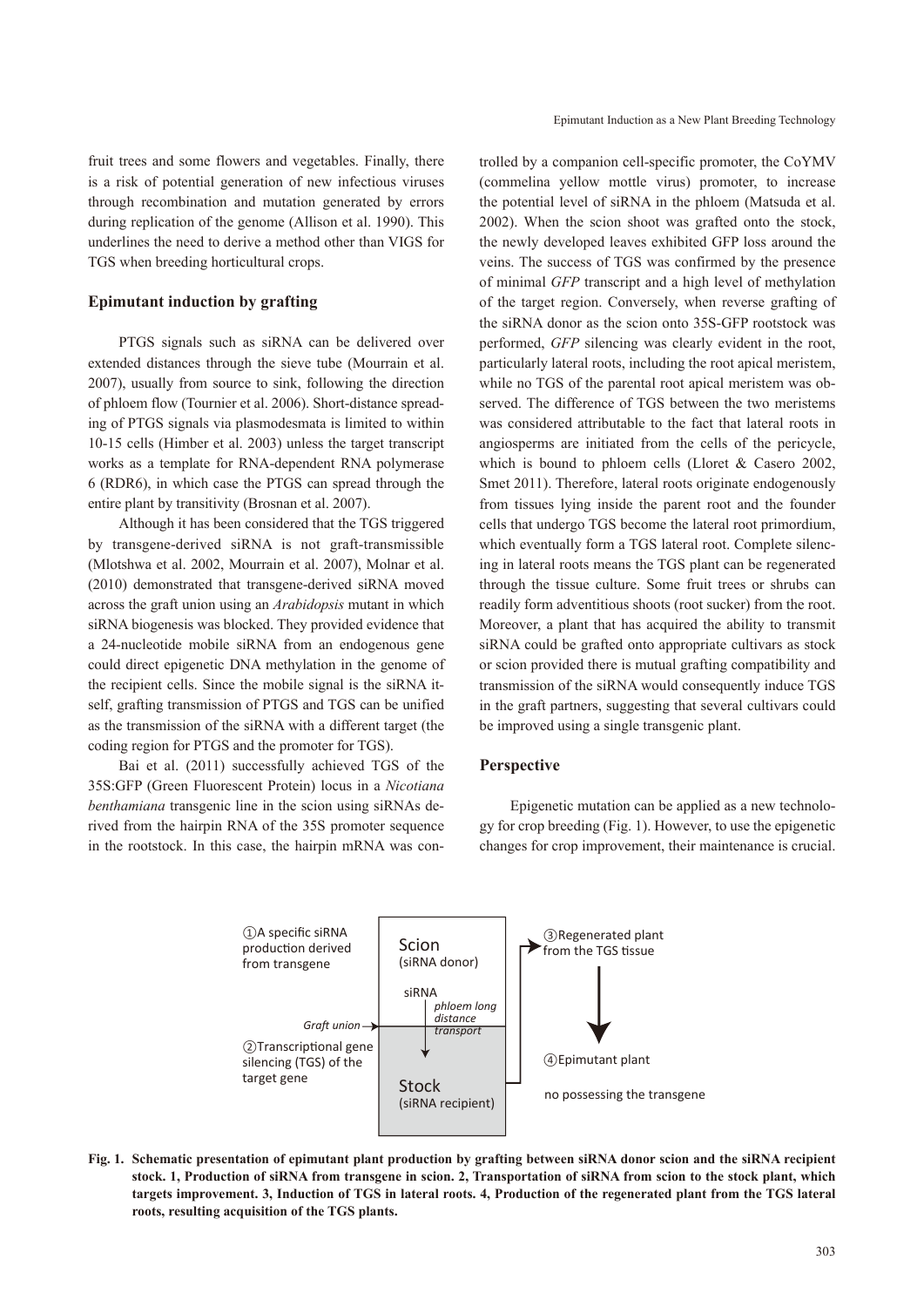#### A. Kasai & T Harada

A recent study indicated that a minimum length of dsRNA above a certain threshold and the frequency of cytosines at symmetrical sites in the region targeted by dsRNA are the major factors allowing induction of heritable epigenetic variation (Otagaki et al. 2011). Stable epigenetic maintenance of almost all genes would be enforced by entertaining these factors. Originally, it was proposed that systemically delivered siRNA signals are excluded from meristem tissues and thus do not silence tissues that are undergoing meiosis. Some recent reports, however, have suggested that siRNA signals can penetrate meristems (Liang et al. 2012) and floral organs (McGarry & Kragler 2013). When a more efficient operating system for handling of siRNA has been developed, it should prove useful for heritable epimutant induction in crops, particularly vegetative propagation crops because their propagation has no germ cell stage in which reprogramming of DNA methylation occurs (Calarco et al. 2012).

## **Acknowledgments**

This work was supported by the Grant-in-Aid for Scientific Research in Japan (22380003) to T. Harada.

## **References**

- Allison, R. et al. (1990) Regeneration of a functional RNA virus genome by recombination between deletion mutants and requirement for cowpea chlorotic mottle virus 3a and coat genes for systemic infection. *Proc. Nat. Acad. Sci. USA* **87**, 1820-1824.
- Bai et al. (2011) A mobile signal transported over a long distance induces systemic transcriptional gene silencing in a grafted partner. *J Exp. Bot.* **62**, 4561-4570.
- Brosnan, C. A. et al. (2007) Nuclear gene silencing directs reception of long distance mRNA silencing in Arabidopsis. *Proc. Nat. Acad. Sci. USA* **104**, 14741-14746.
- Burch-Smith, T. M. et al. (2006) Applications and advantages of virus-induced gene silencing for gene function studies in plants. *Plant J*. **39**, 734-746.
- Calarco, J. P. Reprogramming of DNA methylation in pollen guides epigenetic inheritance via small RNA. *Cell* **251**, 194-205.
- Chen, Z. J. (2013) Genomic and epigenetic insights into the molecular bases of heterosis. *Nature Rev. Genet*. **14**, 471-482.
- Cigan, A. M. et al. (2005) Transcriptional gene silencing as a tool for uncovering gene function in maize. *Plant J*. **43**, 929-940.
- Covey, S. N. et al. (1997) Plants combat infection by gene silencing. *Nature* **385**, 781-782.
- Fire, A. et al. (1998) Potent and specific genetic interference by double-stranded RNA in *Caenorhabditis elegans. Nature* **391**, 806-811.
- Grewal, S.L. & Jia, S. (2007) Heterochromatin revisited. *Nat. Rev. Genet*. **8**, 35-46.
- Guo, S. et al. (1995) par-1, a gene required for establishing polarity in *C. elegans* embryos, encodes a putative Ser/Thr kinase that is asymmetrically distributed. *Cell* **81**, 611-620.
- Haag, J. R. & S. Pikaad (2011) Multisubunit RNA polymerases IV and V: Purveyors of non-coding RNA for plant gene silencing. *Nat. Rev. Mol. Cell Biol*. **12**, 483-492.
- Heilersig, H. J. et al. (2006a) Post-transcriptional gene silencing in potato: effects of size and sequence of the inverted repeats. *Plant Mol. Biol*. **60**, 647-662.
- Heilersig, H. J. et al. (2006b) Efficiency of transcriptional gene silencing of GBSSI in potato depends on the promoter region that is used in an inverted repeat. *Mol. Gen. Genomics* **275**, 437-449.
- Himber, C. et al. (2003) Transitivity-dependent and -independent cell-to-cell movement of RNA silencing. *EMBO J*. **22**, 4523- 4533.
- Kanazawa, A. et al. (2008) RNA silencing manifested as visibly altered phenotypes in plants. *Plant Biotechnology* **25**, 423- 435.
- Kanazawa, A. et al. (2011) Virus-mediated efficient induction of epigenetic modifications of endogenous genes with phenotypic changes in plants. *Plant J*. **65**, 156-168.
- Kuipers, A. G. J. et al. (1994) Formation and deposition of amylose in the potato tuber starch granule are affected by the reduction of granule-bound starch synthase gene expression. *Plant Cell* **6**, 43-52.
- Liang, D. et al. (2012) Gene silencing in Arabidopsis spreads from the root to the shoot. Through a gating barrier, by template-dependent, nonvascular, cell-to-cell movement. *Plant Physiol*. **159**, 984-1000.
- Lloret, P. G. & Casero, P. J. (2002) Lateral root initiation. *In* Plant roots-the hidden half. eds. Waisel, Y., Eshel, A. & Kafkafi, U. CRC Press, New York, pp. 127-155.
- Lu, R. et al. (2003) Virus-induced gene silencing in plants. *Methods* **30**, 296-303.
- Martin, A. et al. (2009) A transposon-induced epigenetic change leads to sex determination in melon. *Nature* **461**, 1135-1138.
- Matsuda, Y. et al. (2002) The commelina yellow mottle virus promoter drives companion-cell-specific gene expression in multiple organs of transgenic tobacco. *Protoplasma* **220**, 51-58.
- Matzke, M. et al. (2004) Genetic analysis of RNA-mediated transcriptional gene silencing. *Biochim. Biophys. Acta* **1677**, 129-141.
- Matzke, M. et al. (2009) RNA-mediated chromatin-based silencing in plants. *Curr. Opin. Cell Biol*. **21**, 367-376.
- McGarrry, R. C. & Kragler, F. (2013) Phloem-mobile signals affecting flowers: applications for crop breeding. *Trends Plant Sci*. **18(4)**, 198-206.
- Miguel, C. & Marum, L. An epigenetic view of plant cells cultured in vitro: somaclonal variation and beyond. *J. Exp.*